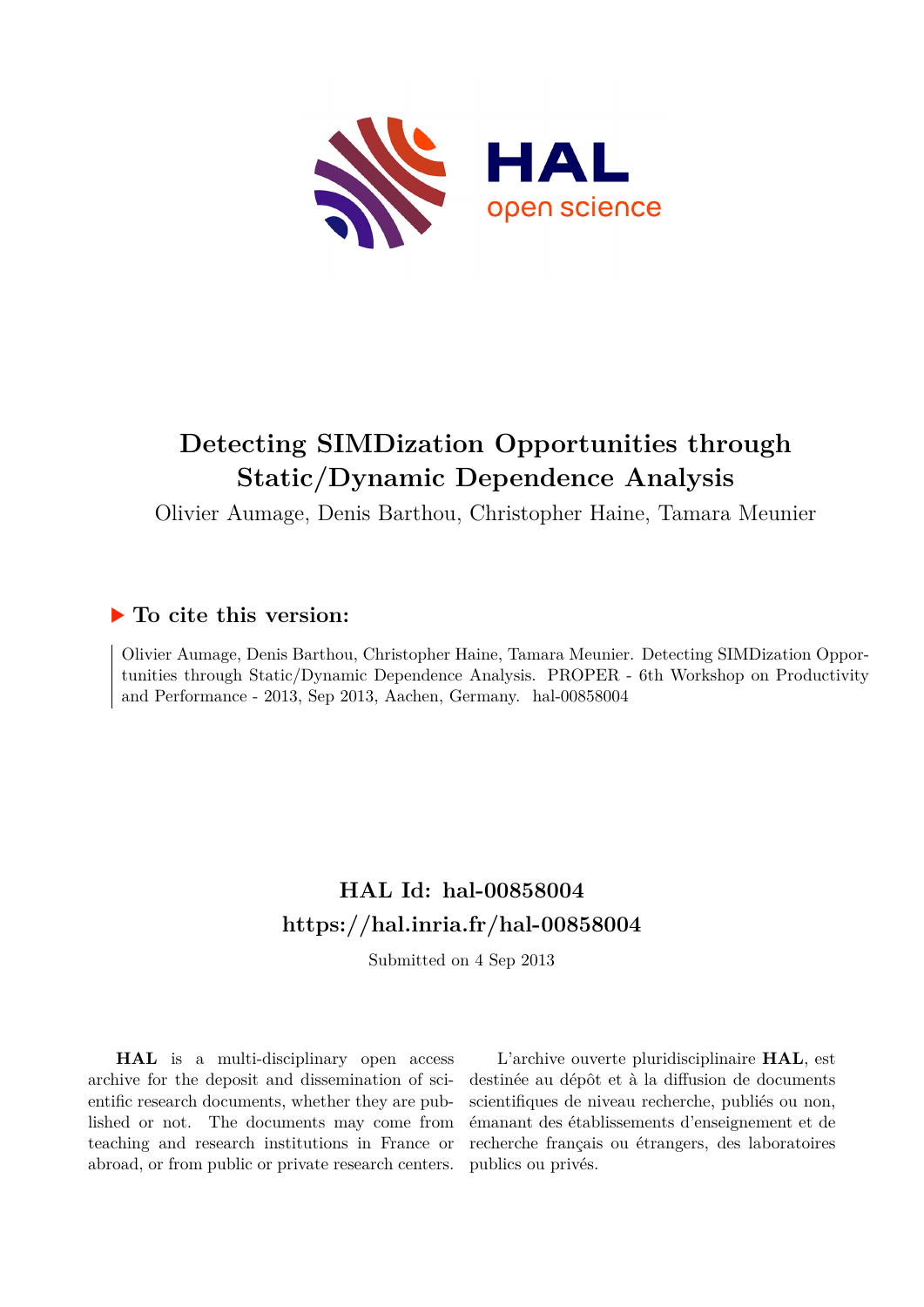# Detecting SIMDization Opportunities through Static/Dynamic Dependence Analysis

Olivier Aumage, Denis Barthou, Christopher Haine, and Tamara Meunier

Inria – University of Bordeaux, France firstname.lastname@labri.fr

Abstract. Using SIMD instructions is essential in modern processor architecture for high performance computing. Compilers automatic vectorization shows limited efficiency in general, due to conservative dependence analysis, complex control flow or indexing. This paper presents a technique to detect SIMDization opportunities, complementing in a more detailed way compiler optimization reports. The method is based on static and dynamic dependence analysis, able to analyze codes not vectorized by a compiler. This method generates user-hints to help vectorize applications. We show on TSVC benchmark the benefits of this approach.

Keywords: SIMDization, performance tuning, dependence analysis

### 1 Introduction

For modern multi-core architectures, the Single Instruction, Multiple Data (SIMD) instructions are essential in order to reach high levels of performance. With the increase of vector width – up to 16 floats for Intel Xeon Phi SIMD vectors for instance – SIMD instructions are real performance multipliers. Several options are given to the application developer in order to vectorize a code: explicit vectorization through assembly instructions, intrinsics, GCC vector extensions or other language extensions (such as Intel SPMD Program compiler for instance [20]) or implicit vectorization through the automatic vectorizer of the compiler.

Explicit vectorization, however, is complex and time consuming, assembly and intrinsics-based approaches also are not portable and GCC extensions only offer a limited subset of arithmetic operations. Consequently, the vectorization effort for most applications is delegated to the compiler, which may not entirely succeed or even completely fail to meet the programmer expectations, depending on the code structure and complexity. Indeed, an over-conservative dependence analysis, an incomplete static information concerning the control-flow or a strided data layout are among the main reasons why the compiler may not generate vector code, even though the code actually is vectorizable. Therefore, determining whether the code is vectorizable, independently of any compiler limitations, as well as pinpointing the issues that may hinder vectorization and the transformations required to enable it are critical capabilities for the developer.

This paper proposes a new approach for detecting vectorization opportunities for application innermost loops. This approach is based on a twofold static and dynamic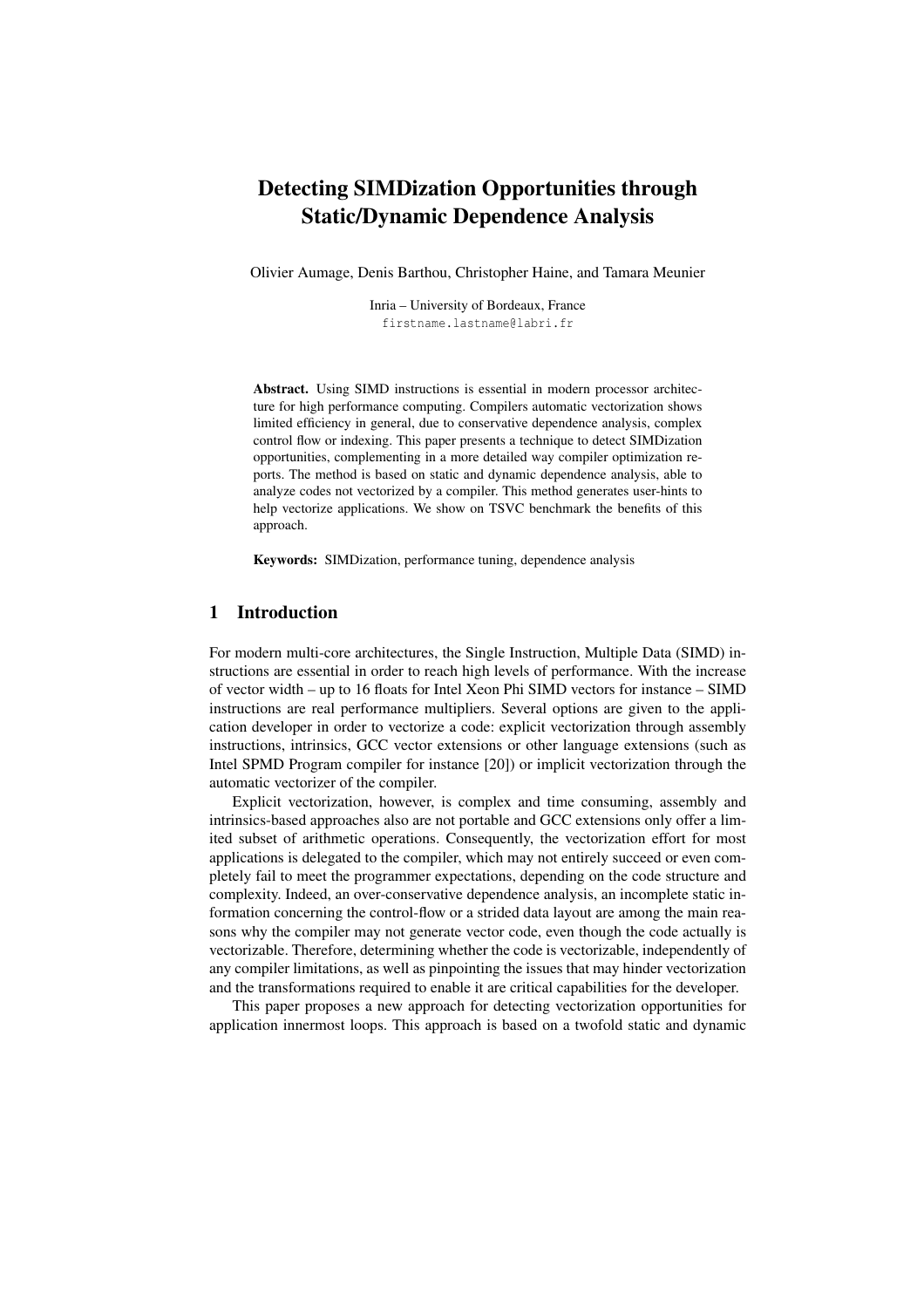dependence analysis of the binary code, and generates vectorization hints for the user. By combining a static and dynamic dependence analysis, our method identifies the limiting factors for vectorization, such as misaligned data, non contiguous data together with opportunities to vectorize, obtained through rescheduling, loop transformations, reduction rewriting and vectorizable idiom rewriting. The runtime analysis is essential in capturing dependences in presence of complex control flow or structure indexing. Our technique provides feed-back to the user, pinpointing at the origin line in the source (using debugging DWARF information). This approach is complementary to what compiler optimization reports can provide, bringing a more detailed analysis of vectorization opportunities, in particular of the opportunities missed by the compiler. We show the benefits of the hints generated through a study of the extended TSVC benchmarks[14] (Note: The extended TSVC suite of 151 loops is itself based on the original TSVC suite [3] of 135 loops). While our method primarily targets SIMDization efforts, it would be applicable to more general vector computing hardware.

Section 2 first presents the implementation background we use, Section 3 describes the hybrid dependence analysis, using both static and dynamic analysis. Section 4 uses this analysis to perform SIMDization analysis and generate hints. Finally, we show in Section 5 the results obtained on TSVC benchmarks.

#### 2 MAQAO Background

The analyses proposed in this paper are implemented within MAQAO and use the compression scheme in MAQAO for memory traces. We briefly recall their features used in the following.

MAQAO is a performance tuning tool [2], that analyzes the binary code of applications, written in C/C++ or Fortran. MAQAO builds the control flow graph and the call graph of the code. It proposes an API to instrument statically a binary code and generate a new binary. This instrumentation is able to capture any value in the code, and in particular can be used to trace memory accesses, count loop iterations, capture function parameters. Compared to PIN [12], a tool with similar functionalities, MAQAO performs only static analysis of binaries and static rewriting (from binary to binary). PIN, on the contrary, dynamically rewrites binary codes while they execute, and performs analysis on the fly. As the static analysis of MAQAO is offline, as well the instrumentation process, the overall cost for analyzing a binary with MAQAO is much smaller than with PIN.

MAQAO captures memory streams by instrumenting all instructions that access memory. For each instruction instrumented, the flow of addresses captured is compressed on-the-fly using a lossless algorithm, NLR, designed by Ketterlin and Clauss[8]: The successive values captured by the instrumentation are represented by a program with loops and expressions. The expressions describe memory addresses and depend on the surrounding loop counters. Figure 1 shows an example of traces for a simple code, assuming elements of the arrays 4-byte long floats. Expressions can only depend linearly on the loop counters, and loop bounds only depend linearly on surrounding loop counters. The memory addresses described form union of polytopes. Hence the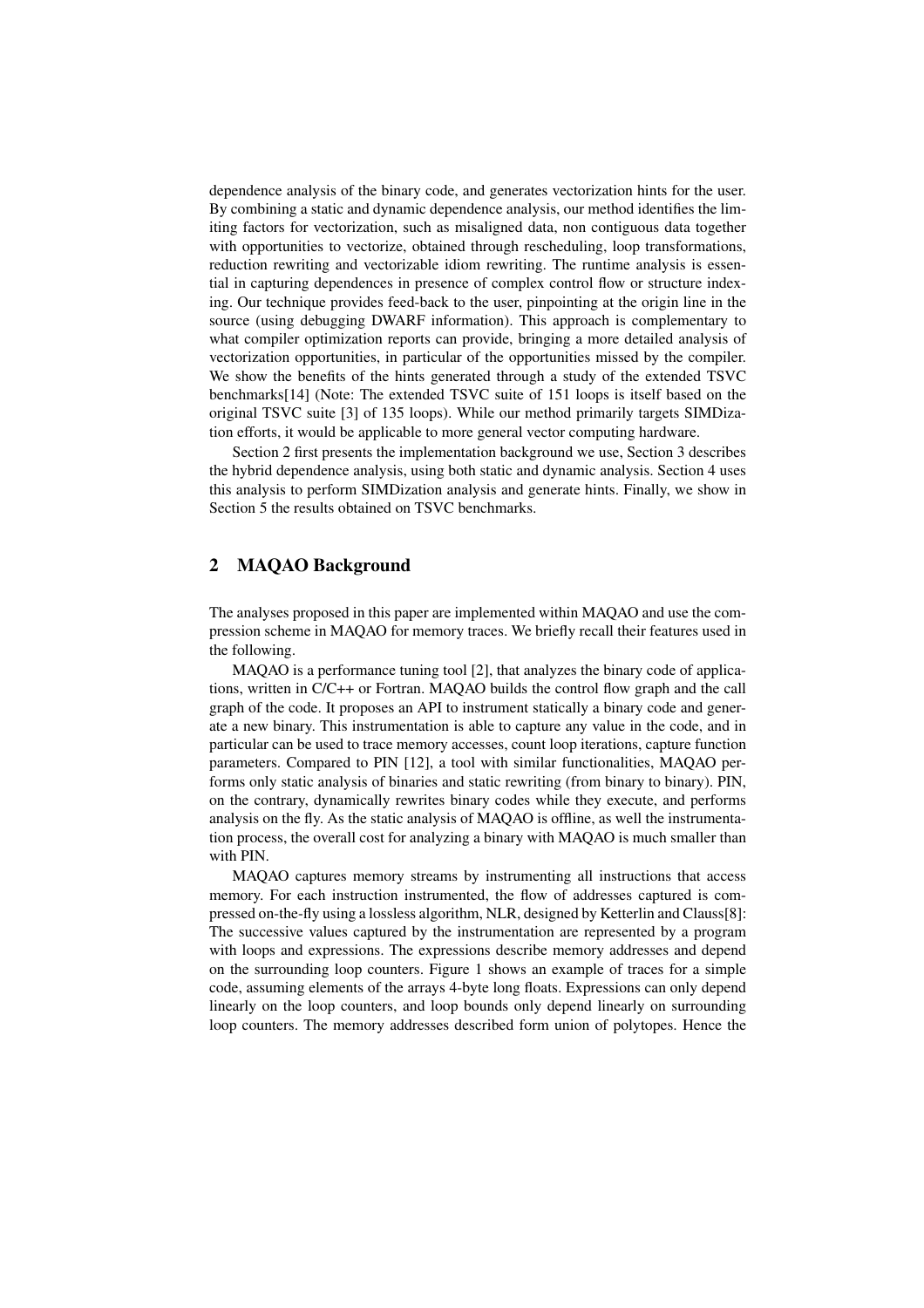method not only captures the memory workingset, it also captures a schedule for the accesses.

```
for(i=1; i<100; i++)<br>
C[i] = C[i - 1] + B[2 * i];(a) Code example
for i0 = 0 to 98
   read 0x2ba1a3bd4428 + 4 * i0
(c) Compressed trace for C[i-1]for i0 = 0 to 98
                                                     write 0x2ba1a3bd442c + 4 * i0
                                                  (b) Compressed trace for C[i]for i0 = 0 to 98
                                                     read 0x2ba1a4000000 + 8 * i0
                                                 (d) Compressed trace for B[2 \times i]
```
Fig. 1. Example of trace compression using NLR. For the code in (a), one compressed trace per memory access is produced, (b), (c) and (d).

Three important features for these traces are used in this paper: (i) Regular strides are captured. This is important for SIMD optimization, since this will decide whether data layout restructuration is needed or not. In Figure 1.(b), the stride is 4, meaning data of array C is contiguously accessed in this write. For the array B, the stride of 8 shows that one float out of 2 is read, data is not contiguously accessed. (ii) Regular streams are fully traced, in a compact form. This enables the computation of dependence distances. (iii) For multi-dimensional data, memory expressions provide spatial locality information through the ordering of the strides. This can be used in order to propose loop restructuring hints.

For irregular patterns, new loops are created, possibly leading to a trace with no compression if no regularity is found.

# 3 Hybrid Static/Dynamic Dependence Graph

The dependence analysis we propose is a combination of a static dependence analysis, for registers, and dynamic dependence analysis for memory dependences. The static dependence analysis on registers is already implemented in MAQAO and corresponds to an SSA analysis. Memory dependences are obtained by tracing with MAQAO all memory accesses within the innermost loops, and then computing dependence distances.

*Static, Register-Based Dependence Graph.* The dependence graph on registers is resulting from an SSA (static single assignment form[4]) analysis, proposed by MAQAO. Besides, MAQAO handles special cases for dependences on x86:

- xor instructions, applied twice to the same register, set the value of this register to 0. While the operation is reading a register, this is not considered as a read access.
- SIMD instructions can operate only on the lower or higher part of a SIMD register. Operations that operate on different parts of a register are not considered in dependence.

In addition to the existing analysis, we tag all dependences where a register is read for an address computation. The graph is then partitioned according to these edges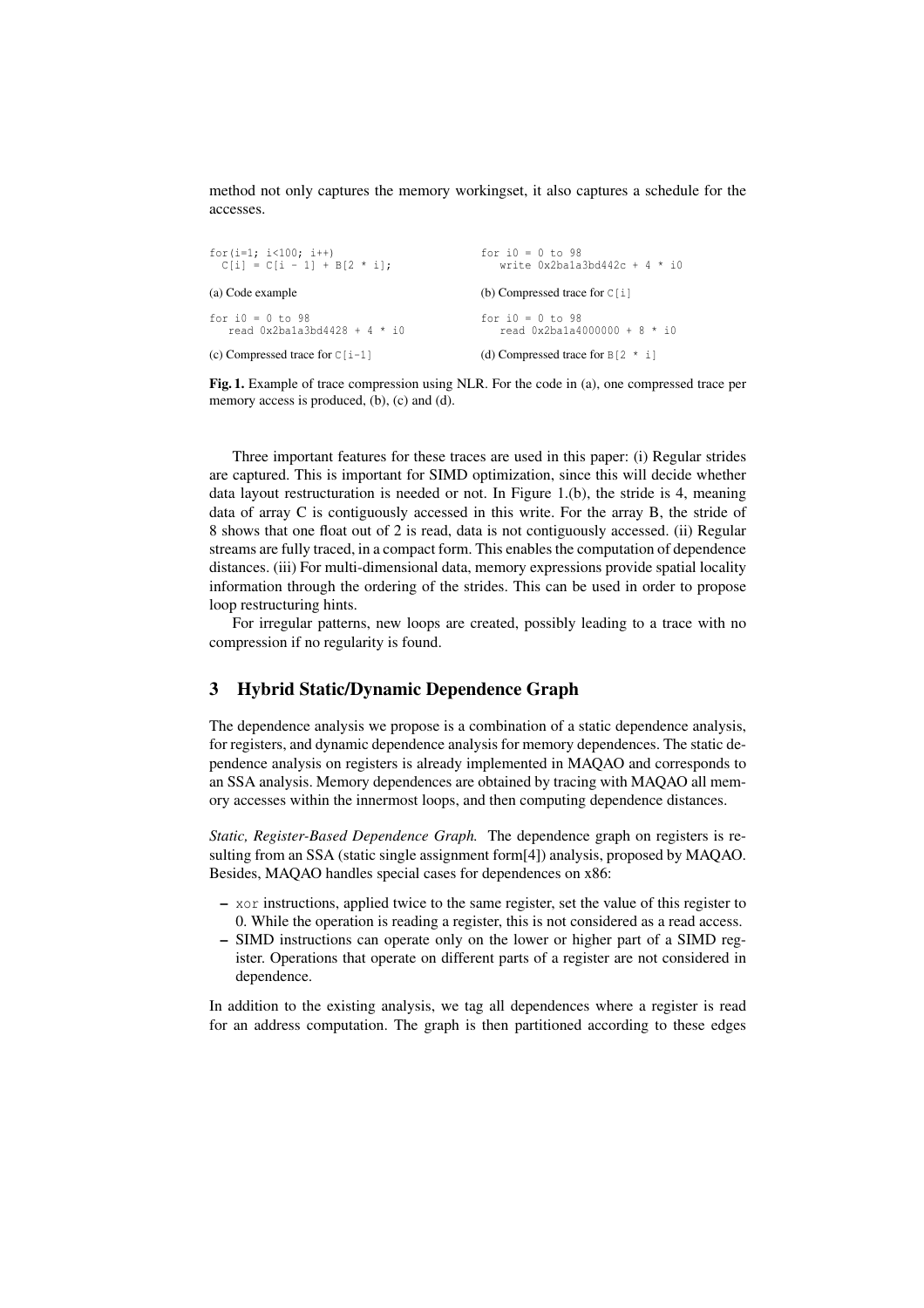(cutting the graph through these edges), usually in two parts: Instructions preceding these edges are address computation instructions (such as index computation, update of address registers), while instructions after these edges are actual computation (memory accesses, floating point operations, ...) for which SIMDization may be applied. When an indirection occurs, the dependence graph has a path with two tagged edges and can therefore be partitioned into three or more subgraphs. The partition of instructions following all tagged edges is said to be the *computational part of the graph*, while the other instructions are part of the *address computation part* of the graph. In the rare cases where it is not possible to cut the graph following tagged edges, we assume there is no computational part.

*Dynamic Dependence Graph.* Dynamic dependences are essential to capture what the compiler may have missed, concerning the control flow or the way data structures are indexed. The dynamic dependence graph is built from the memory trace for each read and write instructions in innermost loops.

Algorithm 1 describes how dependence distances are computed. *w*.*trace* denotes the trace captured for an instruction *w*. For each couple of read and write accesses in a loop, we first perform an interval test, based on their trace (line 2), and then compute a *dependence distance*. The dependence distance is defined as the number of loop iterations between two instructions accessing the same memory location. When two traces have the same loop structure, the substraction between the traces (line 4) substracts the expressions that are at the same position in the trace. If the result is not the same constant value for all substractions, then ∗ is returned, otherwise the constant value is returned. The special ∗ dependence distance notation between two instructions denotes the fact that their dependence distance is not constant during the execution of the program. Note that only uniform dependences are captured this way but as far as SIMDization is concerned, this captures all vectorization opportunities that do not require non-local code transformation.

| <b>Algorithm 1:</b> Dynamic Dependence computation for an innermost loop $L$                               |  |  |
|------------------------------------------------------------------------------------------------------------|--|--|
| 1 for $w$ , a write and r, a read in $L$ do<br><b>if</b> w.trace $\cap$ r.trace $\neq \emptyset$ then<br>2 |  |  |
| <b>if</b> loops of w.trace = loops of r.trace <b>then</b><br>3                                             |  |  |
| return $r$ <i>trace</i> $-w$ <i>trace</i> ;<br>4                                                           |  |  |
| else<br>5                                                                                                  |  |  |
| return $\ast$ :<br>6                                                                                       |  |  |
| end                                                                                                        |  |  |
| else<br>8                                                                                                  |  |  |
| return $0$ :<br>9                                                                                          |  |  |
| end<br>10                                                                                                  |  |  |
| 11 end                                                                                                     |  |  |

For the example in Figure 1.b and 1.c, both traces have the same structure, the same strides, and the difference between the read and the write addresses is an offset of −4. Then we evaluate how this difference can be compensated by a variation in the loop indices (here *i*0). We find a unique solution within the loop bounds, 1 and this shows that the dependence distance between the write and the read is 1. In general, finding the vector of iteration counters that compensate for the offset between the read and the write leads to a multi-dimensional dependence vector. Only read after write dependences are evaluated, and the sequential order of the assembly code is used to compare relative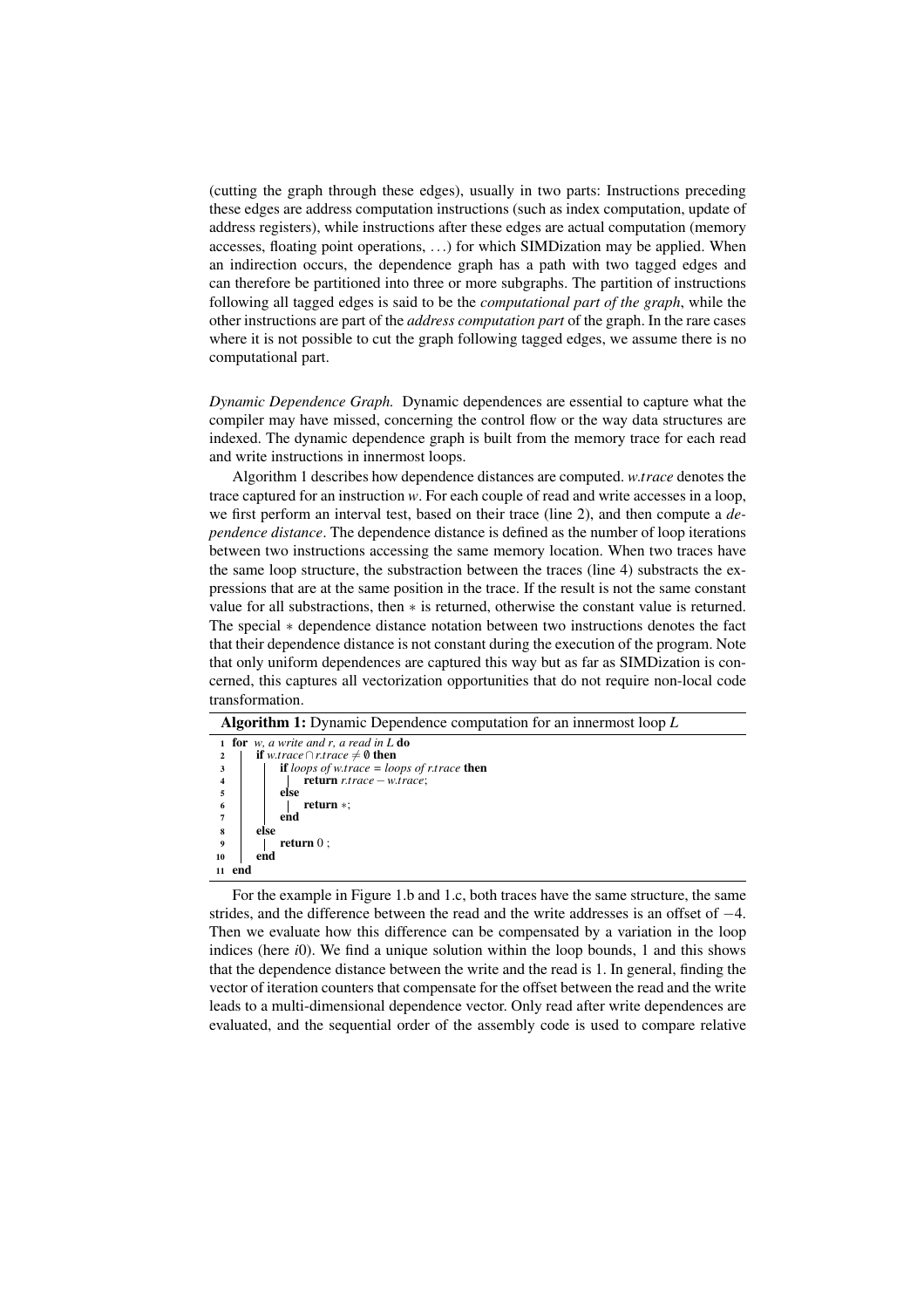

Fig. 2. Code and dependence graph for one loop of function s2233 in TSVC benchmark.

positions for reads and writes. Note that all distances for register dependences correspond in this case to innermost loop carried dependences. Figure 2 presents the s2233 function from TSVC and its dependence graph, combining both the static and dynamic graphs. The nodes each represent an assembly instruction, along with its strides when it is a memory access. The dashed edges in red represent dependences for registers used in address computation. Cutting the graph along these edges separates the computational part (left nodes) from the address computation and control part. The bold blue edge, labelled with 1,0 represents the memory dependence corresponding to bb, directly computed from the trace. The strides denoted on the edges have two values: 1024 and 4. The first one corresponds to the stride for the innermost loop, *j*, and the second to the *i* loop. This shows that here, none of the accesses have good spatial locality.

#### 4 SIMDization Analysis

The SIMDization analysis is in two steps: First, we determine whether the code has a parallelism compatible with a SIMDization, independently of any data layout or control limitations (such as large stride). Then, we refine the analysis to detect special cases and accordingly guide the programmer towards enabling and improving the vectorizability of the code.

*Vectorizable Dependence Graph.* The dependence graph (static and dynamic) is first partitioned according to address computation edges as described previously. The graph is said vectorizable if one of the three conditions applies to the computational part of the graph:

- There is no cycle.
- There is a cycle, with a cumulative weight greater than the width of SIMD vectors.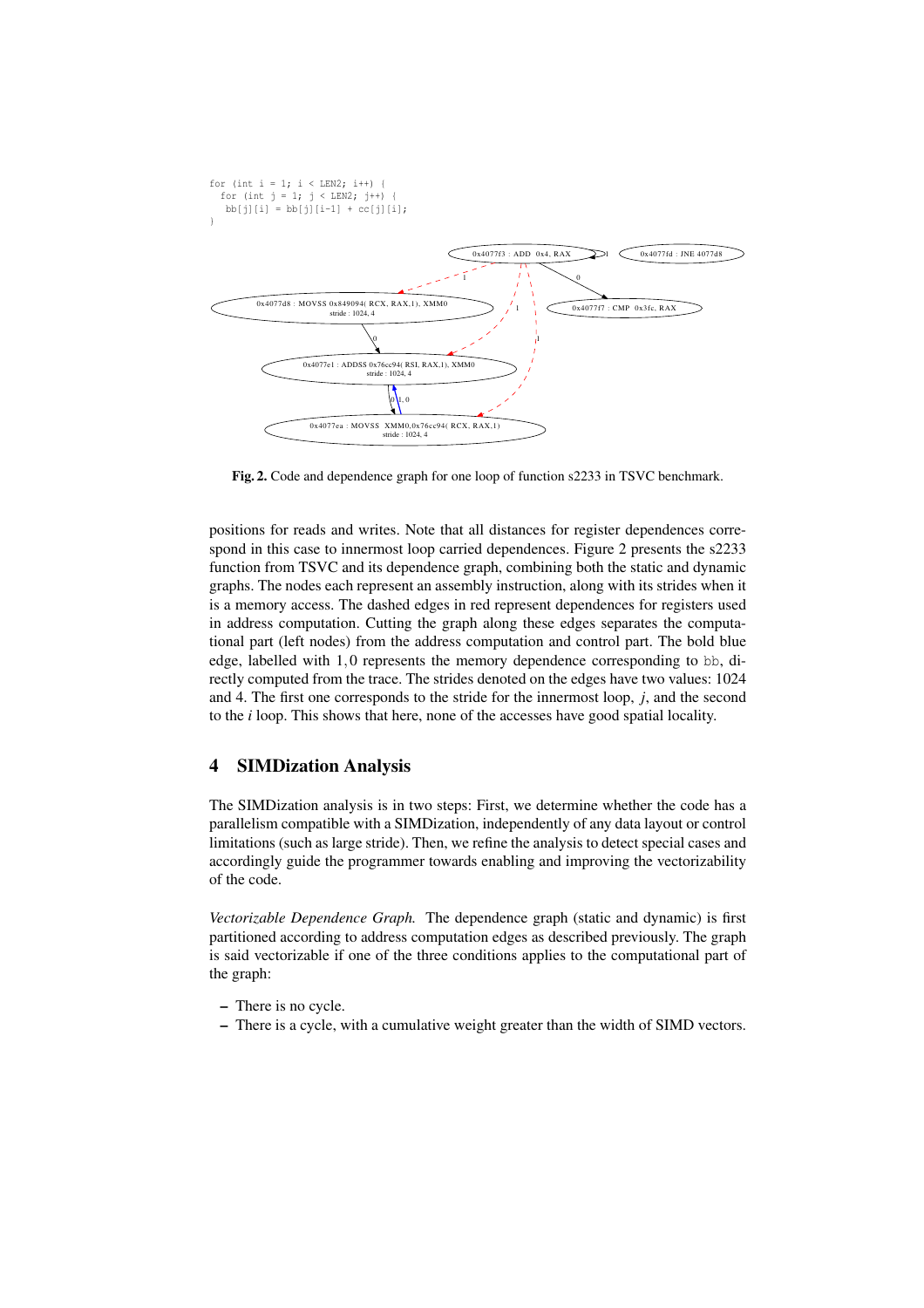– There is a cycle, with a cumulative weight smaller than the width of SIMD vectors, and the instructions of the cycle all are of one of the following types: add, mul, max, min. The cycle corresponds to a reduction.

A code with a vectorizable dependence graph may require transformations in order to be SIMDizable. This is detailed in the following section.

*Code Transformation Hints.* We propose to identify a number of transformations required for the SIMDization of the code, depending on the dependence graph, on the stride expressions, and on the control flow graph.

*Data alignment:* When the graph is vectorizable without cycle, misaligned data is detected by comparing the starting address of all memory streams with the width of SIMD vectors. In the simpler case, the user can either change memory allocation of heap-allocated data structures, or use pragmas for aligning stack-allocated data. When for instance  $A[i]$  and  $A[i+1]$  occur in the same code, one of the two accesses is misaligned. This would require shuffle instructions, or unaligned loads/stores whenever they exist.

*Rescheduling:* When the graph is vectorizable without cycle, there may still exist some dependences with non-null distance. Due to the fact that the analysis is performed on assembly code, this may require some modifications at the source code such as some rescheduling of loads/stores and computations, splitting some larger instructions. A template of the vector code is generated by our tool (an example is given in the following section), giving a correct instruction schedule after SIMDization.

*Loop transformations:* Loop interchange is proposed when all accesses within the loop have a large innermost loop stride, and another loop counter in the expression corresponding to the same outer loop has a stride 4 (for floats and ints). Interchanging these two loops would result in better locality and enable SIMDization.

*Loop reversal:* Traces with negative stride expressions lead to this hint. Note that if other reads for instance have a positive stride, the reversal is not beneficial any more.

*Data reshaping required:* This is a fallback hint for large innermost loop strides, and for codes with indirection (detected on the static dependence graph). On the Sandybridge and Xeon Phi architectures, instructions for loading or storing non-consecutive elements into/from SIMD vector have been added to the ISA (GATHER on Xeon Phi and Sandybridge and SCATTER on Xeon Phi). Use of these instructions, through assembly code or intrinsics, is an alternative to data reshaping.

*Versioning required:* The static analysis on the code may lead to a conclusion different from the trace analysis. For instance, the trace may find a regular stride for a memory stream whereas statically, this stream results from an indirection, or depends on a parameter. Similarly, the dynamic control flow (the real path taken) may be a subset of a more complex static control flow. In these cases, the trace may have captured only one behavior of the code, for a particular input. The vectorization may only be possible in this case through the versioning of the loop, depending on the values of the array, of a parameter.

*Idiom Recognition:* When the code is vectorizable, with 0 dependence distances or with reductions, the dependence graph can match a predefined dependence graph representing a well known computation. The shape of the dependence graph and the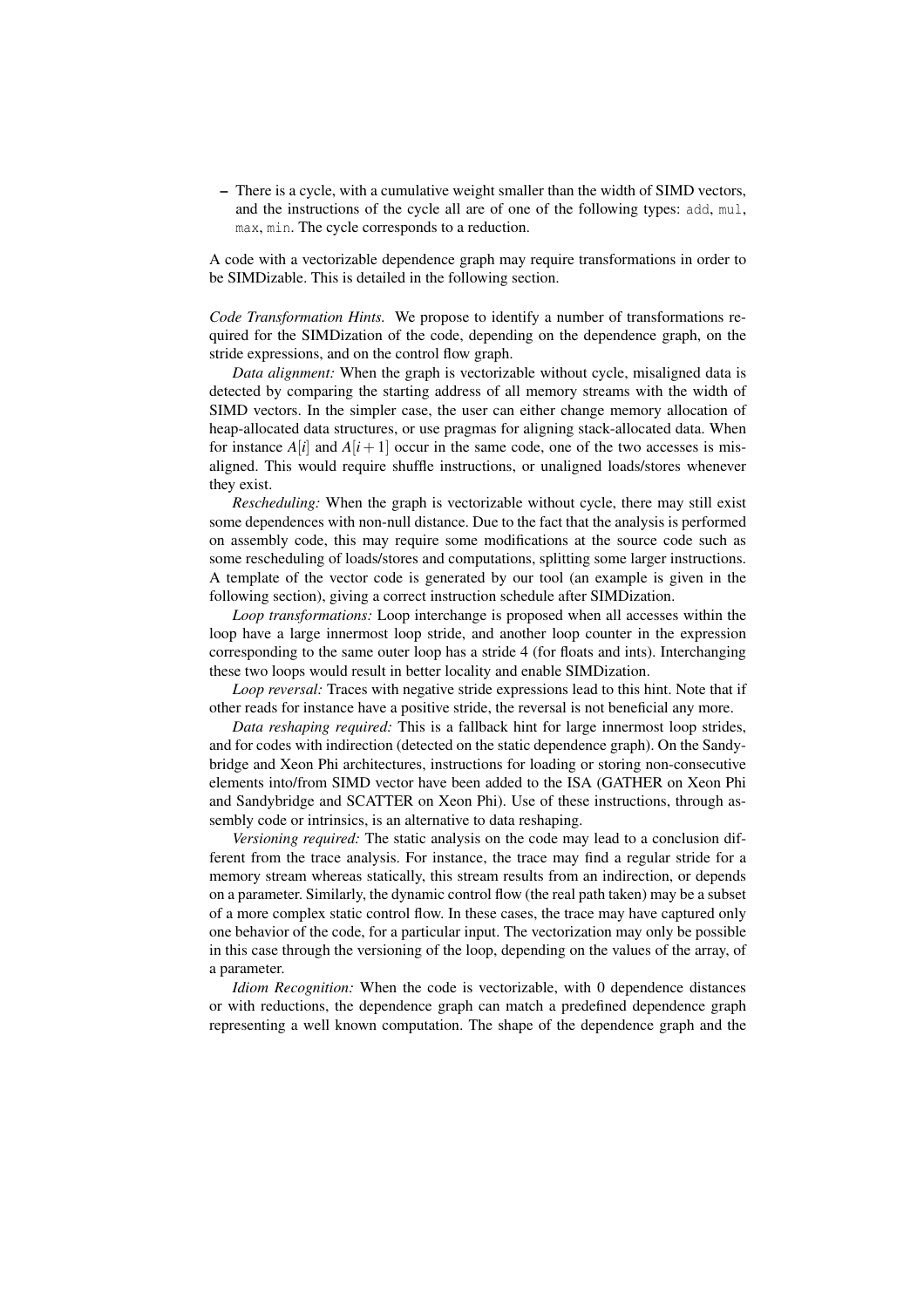

Fig. 3. Code and dependence graph for the loop in function s424 of TSVC benchmark. array is aliased with xx with an offset of 63 floats.

instructions themselves are matched with the predefined graphs. In this case, the user can call a library function instead of trying to vectorize the actual code.

The predefined functions considered are so far: dot product, daxpy, copy, sparse copy (copy with an indirection either in the load or in the store), but more complex functions can be added with ease.

# 5 Tests on TSVC Benchmark

The TSVC benchmark has 151 codes with small loops, illustrating different vectorization difficulties. We first present the output generated by our method on one example and then show aggregated results for all TSVC benchmarks.

#### 5.1 Output example

Figure 3 presents a code with an alias between two arrays. This kind of alias can hinder automatic vectorization and only dynamic dependence analysis or possibly interprocedural alias and points-to analysis are able to cope with such situation. Here, the dynamic dependence shows that the dependence distance between the write of  $x[i+1]$  and the read of array[i] is 64 iterations. Thus vectorization is possible as long as vector width  $is < 64$ . The output generated by our method is the following:

```
Loop at lines 4443-4444 of tsc.c:
vectorizable
  contiguous data
  code template:<br>load (i:i+4)
                                           \begin{tabular}{ll} line & 4444 \\ line & 4444 \end{tabular}load (i:i+4) and add
       store (i+64:i+68) line 4444
```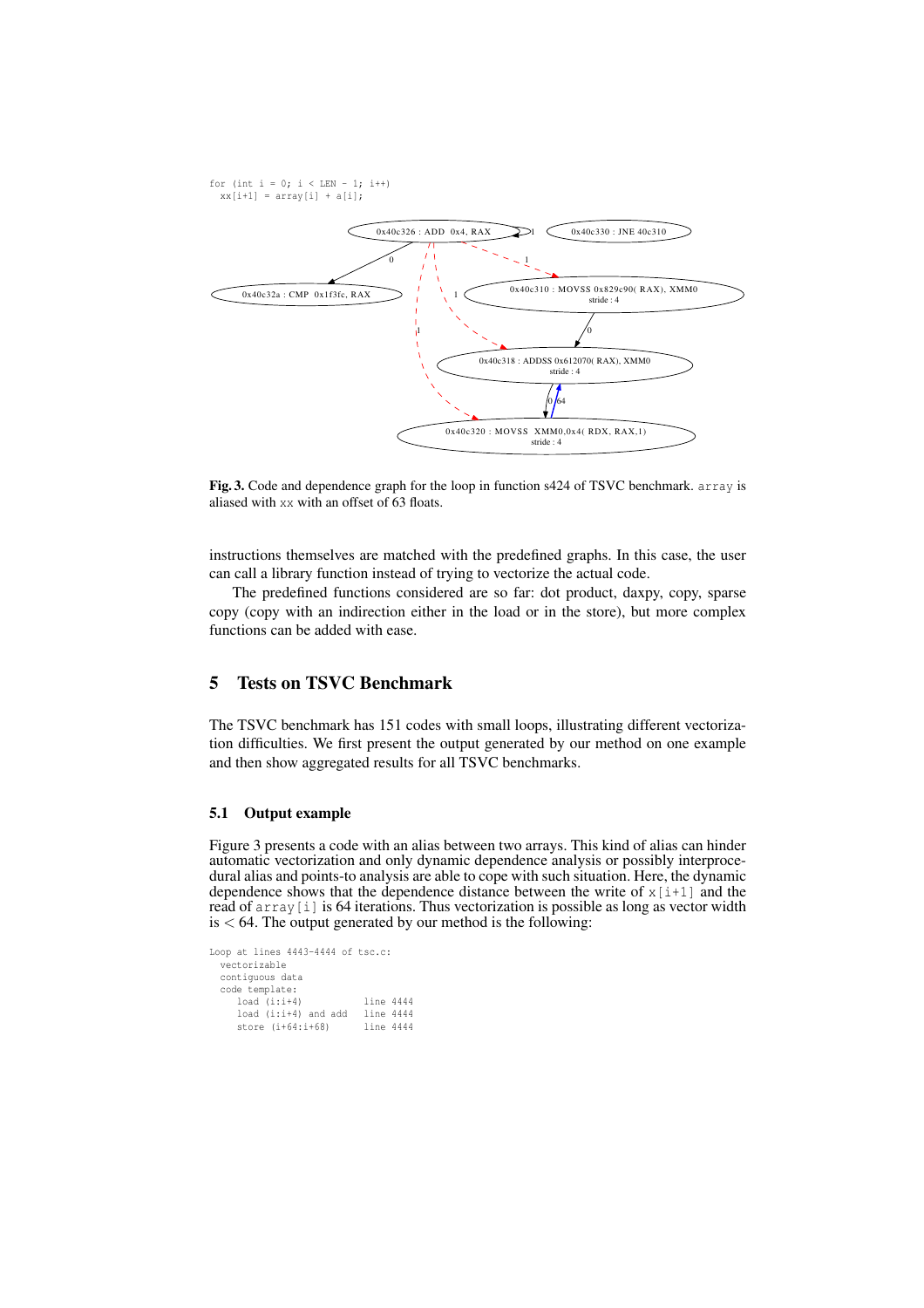The source line and name of the file are provided by MAQAO and extracted from debug information. User-friendly names are associated for most frequent instructions found in the computational part of TSVC. The dependence between the store and load is represented by the dependence vector on the indices.

#### 5.2 SIMDization Opportunities

Table 5.2 presents the overall hints generated by the analysis on all TSVC benchmarks. Out of the 151 functions to analyze, 123 are detected as SIMDizable, with 0, 1 or more hints provided by MAQAO. If we focus on the codes that are said vectorizable and are not vectorized by GCC, for 23 of them, speed ups greater than 2 are obtained through hand vectorization, compared to GCC generated codes.

| <b>Tool</b>                            | Maqao GCC ICC |    |     |  |
|----------------------------------------|---------------|----|-----|--|
| Detected vectorizable cases            | 123           | 46 | 104 |  |
| Corresponding MAQAO hint               |               |    |     |  |
| - Reduction                            | 30            | 15 | 24  |  |
| - Idiom                                | 8             | 3  |     |  |
| - Data alignment issue                 | 11            |    |     |  |
| - Code restructuration                 | 53            | 6  | 39  |  |
| - Loop interchange or data transpose 9 |               |    |     |  |
| - Rescheduling                         |               |    |     |  |
| - Control                              | 23            |    | 17  |  |

Table 1. MAQAO vs GCC and Intel ICC compilers

## 6 Related Works

With the advent of short vector SIMD instructions in modern processors, SIMDizability and automated SIMDization have been the topic of several research efforts. Indeed, making use of these SIMD units has early been recognized as key for performance [11]. Compilers such as from Intel, IBM or PGI, as well as GNU GCC [18, 17, 16, 22] have received much auto-vectorization effort to enable and extend their capabilities [9, 9, 5, 1]. Scout [10] has been designed to vectorize at a higher level, by translating scalar statements to vectorized statements using SIMD intrinsics. However, Malecki *et al.* showed in their SIMDization tests [14] on the TSVC suite that many potentially vectorizable constructs are left unaddressed by state of the art compilers, either because some known theoretical techniques have not yet been implemented, because no known theoretical techniques exist for codes with complex structure, or because the compiler must act conservatively as a consequence to a lack of available information at compiletime [19].

The purpose of tools based on dynamic dependency graph analysis [13] such as our MAQAO approach is therefore to explore SIMDizability from an entirely different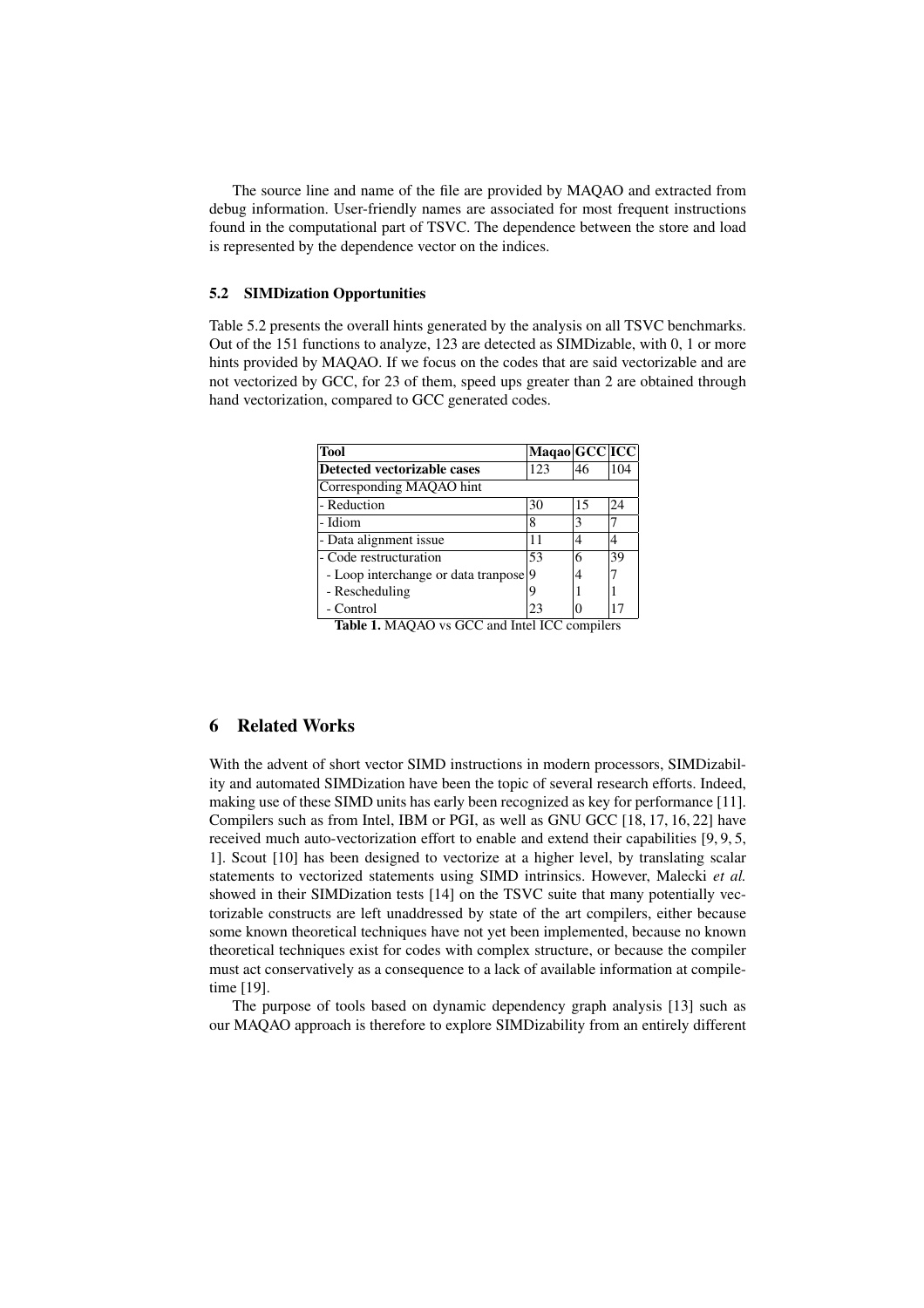point of view. As such, MAQAO is a complementary analyser with respect to vectorizing compilers, for application programmers to investigate where and how their code could be restructured to enable or improve vectorization by the compiler. Holewinski *et al.* propose a similar approach [7], which is the closest from our own work, to the best of our knowledge so far. However, their implementation does not preserve structural information about the application such as iterated memory references inside loop nests. This limits the amount of details that can be reported to the programmer, and this also limits the richness of the information that could be injected back inside a vectorizing compiler to improve its output. Our approach instead preserves such key information, which distinguishes from prior efforts. An hybrid compile-time/run-time approach is proposed by Nuzman *et al.* [15] using a two-step vectorization scheme. The compiletime step performs expensive analysis operations. The run-time, specialization step is performed by an embedded just-in-time compiler. This approach enables some degree of adaptiveness to the hardware at run-time. However, the run-time step does not alter the vectorizability status using dynamic dependency information. Adaptiveness is also explored by Park *et al.* [6] by guiding the application of optimizations in a predictive manner through a machine-learning approach, and by Tournavitis *et al.* [21] in a technique associating profile-driven auto-parallelization together with machine-learning.

### 7 Conclusion and Future Work

We have presented in this paper a new method to help users vectorize their code. The approach generates hints identifying what are the vectorization opportunities, and what are the bottlenecks in the code preventing SIMDization. The technique we propose is unique with respect to other efforts on the topic in that it uses a static dependence analysis on the binary code, at the register level, enriched with a dynamic dependence analysis for memory accesses. The combination of both provides a detailed picture of vectorization and possible transformations necessary for SIMDization. We have shown on TSVC benchmark the accuracy of our analysis.

As future work we plan to expand the range and quality of our analysis by detecting other loop transformations automatically (such as loop distribution or reroll) for SIMDization, and also to test this approach to larger, varied application codes.

#### References

- 1. Allen, R., Kennedy, K.: Optimizing Compilers for Modern Architectures: A Dependence-Based Approach. Morgan Kaufmann (2002)
- 2. Barthou, D., Rubial, A.C., Jalby, W., Koliai, S., Valensi, C.: Performance tuning of x86 OpenMP codes with MAQAO. In: Tools for High Performance Computing. Springer Berlin Heidelberg (2010)
- 3. Callahan, D., Dongarra, J., Levine, D.: Vectorizing compilers: a test suite and results. In: Conference on Supercomputing (1988)
- 4. Cytron, R., Ferrante, J., Rosen, B.K., Wegman, M.N., Zadeck, F.K.: Efficiently computing static single assignment form and the control dependence graph. ACM Transactions on Programming Languages and Systems (1991)